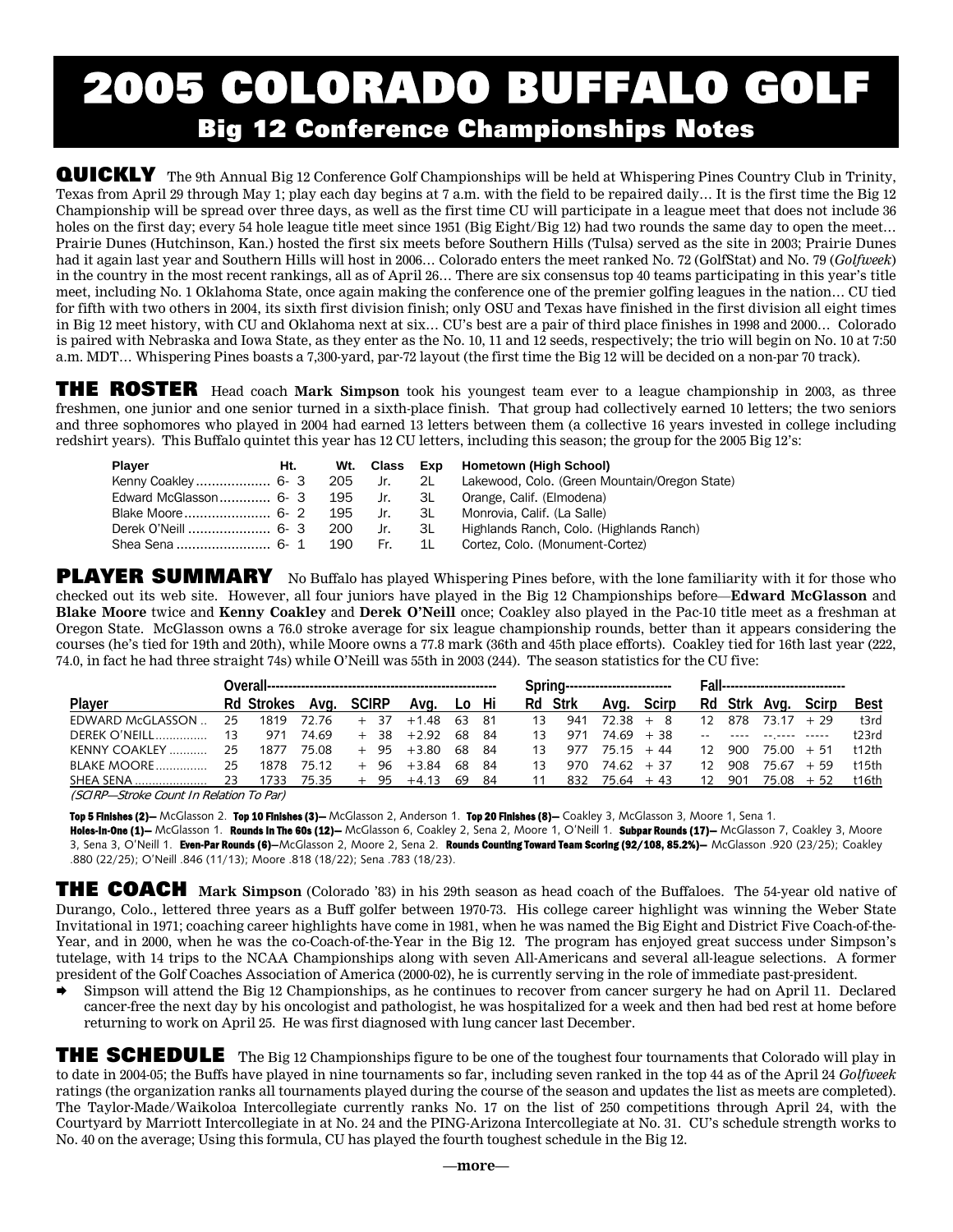THE STAT The stat of the year so far belongs to **Edward McGlasson**, who is the first to hold both the low gross score and record for most under par in a single round records (63, minus-8) since Hale Irwin held it between 1965 and1981. McGlasson recorded his round, over two days no less, in the PING-Arizona Intercollegiate, and did it in style, rebounding from an opening round 79. He had a 20-foot putt for a 62 on his final hole and sent it four feet past, but he came back to nail the 63. McGlasson also recorded the eighth hole-in-one in the program's history when he scored an ace in the Taylor Made/Waikoloa Intercollegiate.

COACHES POLL Oklahoma State was the choice by the 12 league coaches to win this year's championship, as the Cowboys totaled 121 out of a possible 121 points (coaches could not vote for their own team). Texas was second (109), followed by Texas Tech (95), Kansas (89), Oklahoma (84), Texas A&M (74), Baylor (64), Kansas State (47), Missouri (40), **Colorado** (10th with 35), and Iowa State and Nebraska (17 each).

THE RANKINGS There are three men's collegiate golf rankings: one poll, conducted by the GCAA by head coaches, and two that are computer generated (*Golfweek* and GolfStat). But generally speaking, with a consensus six top 40 and 10 top 75 teams competing, the Big 12 Championships should again be one of the toughest golf tourneys to date on the collegiate circuit for 2004-05. A look at who ranks where in what:

## **GolfStat (as of April 26)**

National Team Rankings: Oklahoma State (#2), Texas (#12), Texas Tech (#29), Oklahoma (#30), Kansas (#35), Texas A&M (#38), Baylor (#48), Kansas State (#66), Missouri (#67), Colorado (#72), Nebraska (#140), Iowa State (#156). ~~~~~~~~~~~~~~~~~~~~~~~~~~~~~~~~~~~~

# **GCAA/Precept Coaches Poll (as of April 22)**

National Team Rankings: Oklahoma State (#1), Texas (tie-#17). Other teams receiving votes and where they placed in rankings: Kansas (tie-#30), Oklahoma (#35), Texas A&M (tie-#39), Texas Tech (tie-#39). ~~~~~~~~~~~~~~~~~~~~~~~~~~~~~~~~~~~~~~~~~~~~~~~~~~~~~~~~~~~~~~~~~~~~~~~~~~~~~~~~~~~~~~~~

### *Golfweek***/Sagarin (as of April 24)**

National Team Rankings: Oklahoma State (#1), Texas (#19), Texas Tech (#25), Kansas (#33), Oklahoma (#34), Texas A&M (#36), Baylor (#44), Missouri (#67), Kansas State (#72), Colorado (#79), Nebraska (#123), Iowa State (#160).

National Individual Rankings: Pablo Martin, OSU (#4), Tyler Leon, OSU (#5), Matthew Rosenfeld, Texas (#12).

 CU Players: Edward McGlasson (#124), Blake Moore (#465), Kenny Coakley (#476), Shea Sena (#490); Derek O'Neill and Patrick Grady do not have enough rounds to be officially ranked.

District 5 Rankings: 1. Oklahoma State; 2. Wichita State; 3. Kansas; 4. Oklahoma; 5. Tulsa; 6. Kansas State; 7. Colorado; 8. Missouri; 9. SW Missouri State; 10. Nebraska; 15. Iowa State.

District 6 Rankings: 1. TCU; 2. Texas; 3. Texas Tech; 4. SMU; 5. Texas A&M; 6. UT-Arlington; 7. Baylor; 8. Lamar.

CU IN THE BIG 12's Colorado has had some individual and team success in the eight Big 12 Championship meets to date. The Buffs have six first division finishes, trailing only Oklahoma State and Texas, both with eight. CU was 11th in the inaugural Big 12 tilt in 1997, regrouped to place third in 1998, was fifth in 1999 and third again in 2000. The Buffs' first real flirtation with victory came in 2001, when CU led Baylor by a stroke with four holes remaining but was done in by disaster almost across the board on No. 16; the Buffs finished fourth, 11 strokes behind the Bears, but one out of a tie for second with Oklahoma and Texas. The Buffs never really got things going in 2002, finishing eighth as they were mired in the middle of the pack the whole meet. In 2003, CU was tied for seventh after one round and was in eighth after the two rounds, but recorded the third best final round score to move into a tie for sixth. In 2004, the Buffs tied for fifth in a meet where the top four separated after two rounds.

CU's last conference championship came in 1968 (Big Eight) while **Bob Kalinowski** was the last Buff to claim league medalist honors, doing so in both the 1993 and 1994 Big Eight title meets. In 1999, **Matt Call** led the Buffs, tying for fourth (75-72-66—213), with **Ben Fiala** tying for ninth (69-75-73—217), two of the five top 10 finishes by Buffs in the Big 12 Championships. Call's 66 is the best individual round ever shot by a Buff and the second best ever posted by any Big 12 golfer. In 2001, Kane Webber tied for seventh (80-73-74—227), in 1998, Portie tied for eighth (77-77-73—227), and in 2003, Stephen Carroll tied for 10th (76-81-70—227). In 2000, CU's trio of Australians, Carroll, Webber and Matthew Zions, all tied for 11th with two-over par 218 totals.

**2004 BIG 12 RECAP** A quick look at the team standings in 2004 and CU's individual results:

|                                                                                                 | $5.$ COLORADO  295-301-297—893      | 9. Baylor  299-297-299-895       |
|-------------------------------------------------------------------------------------------------|-------------------------------------|----------------------------------|
|                                                                                                 |                                     | 10. Texas A & M  304-305-295-904 |
| 3. Oklahoma State  292-285-296-873                                                              | 5. Texas Tech  294-303-296-893      | 11. Missouri  299-301-320- 920   |
| 4. Kansas State 290-289-302-881                                                                 | 8 Iowa State 296-298-300-894        | 12 Nebraska 314-299-313-926      |
| <b>Buffalo Individuals</b><br>T16. Kenny Coakley 74-74-74-222<br>T20. Jeff Hanson  75-76-73-224 | T20. Edward McGlasson  73-74-77-224 |                                  |

CU THE FIRST In the 2001 Big 12 Championships, Colorado became the first school to have all five of its participating golfers finish in the top 20. In CU's case, all five were in the top 16: Kane Webber (t-7th), Ben Portie and Matt Zions (t-13th) and Matt Call and Joe Liley (t-16th). Oklahoma placed all five in the top 18 in the 2003 meet, as the Sooners are the only other to accomplish the feat. Four players from the same school have finished in the top 20 on seven occasions, in 1998 (Oklahoma State), 2000 (Kansas), 2001 (Oklahoma), 2003 (Texas) and 2004 (CU, Oklahoma and Oklahoma State).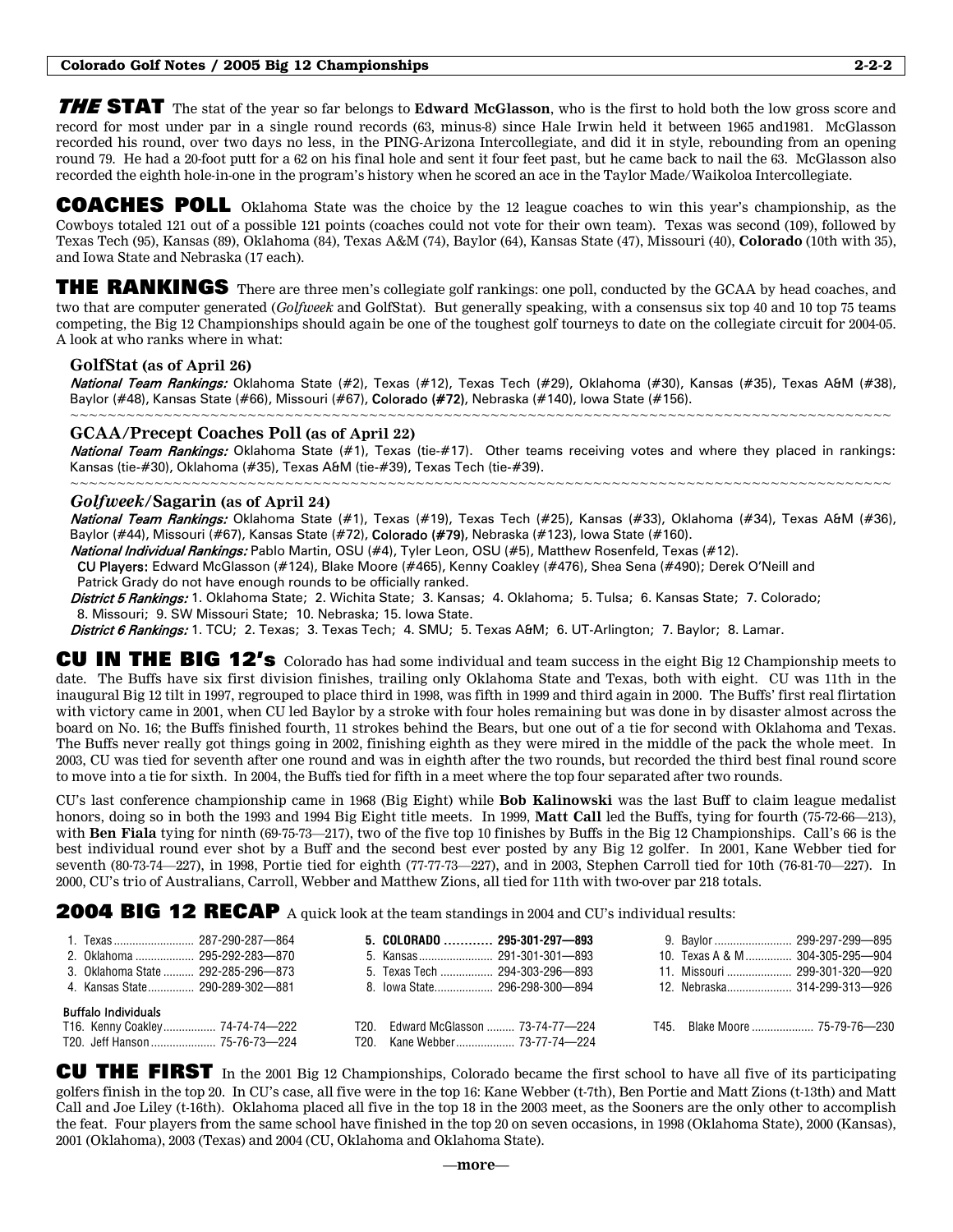# COLORADO'S BEST IN THE BIG 12 CHAMPIONSHIPSHere's a list of the best team and

individual rounds by Buffalo golfers in the eight Big 12 Championship meets to date:

| <b>TEAM</b>  |      |                      |                  |              | <b>INDIVIDUAL ROUND</b>                                    |              |      |              |                  |
|--------------|------|----------------------|------------------|--------------|------------------------------------------------------------|--------------|------|--------------|------------------|
| <b>Score</b> | Year | Round                | <b>Site</b>      | <b>Score</b> | <b>Player</b>                                              | <b>Class</b> | Year | <b>Round</b> | <b>Site</b>      |
| 285          | 2000 | 1st                  | Hutchinson, Kan. | 66           | Matt Call                                                  | So.          | 1999 | 3rd          | Hutchinson, Kan. |
| 288          | 1999 | 1st                  | Hutchinson, Kan. | 69           | Ben Fiala                                                  | Jr.          | 1999 | 1st          | Hutchinson, Kan. |
| 288          | 1999 | 3rd                  | Hutchinson, Kan. | 69           | Joe Liley                                                  | Jr.          | 2001 | 3rd          | Hutchinson, Kan. |
| 291          | 2001 | 3rd                  | Hutchinson, Kan. | 69           | <b>Matthew Zions</b>                                       | Sr.          | 2002 | 3rd          | Hutchinson, Kan. |
| 292          | 2000 | 2nd                  | Hutchinson, Kan. | 70           | Knut Ekiord                                                | Sr.          | 1999 | 1st          | Hutchinson, Kan. |
| 294          | 1998 | 3rd                  | Hutchinson, Kan. | 70           | Matt Call                                                  | Jr.          | 2000 | 1st          | Hutchinson, Kan. |
| 294          | 2002 | 2nd                  | Hutchinson, Kan. | 70           | Stephen Carroll                                            | Jr.          | 2002 | 2nd          | Hutchinson, Kan. |
| 295          | 2004 | 1st                  | Hutchinson, Kan. | 70           | Stephen Carroll                                            | Sr.          | 2003 | 3rd          | Tulsa            |
| 296          |      | (on three occasions) |                  | 71           | (on three occasions: John Douma, Kane Webber, Shawn Wills) |              |      |              |                  |

#### INDIVIDUAL TOURNAMENT

| <b>Score</b> | <b>Plaver</b>        | Class | Year | <b>Rounds</b> | <b>Finish</b> | <b>Site</b>      |
|--------------|----------------------|-------|------|---------------|---------------|------------------|
| 213          | Matt Call            | Sr.   | 1999 | 75-72-66      | t-4th         | Hutchinson, Kan. |
| 217          | Ben Fiala            | Jr.   | 1999 | 69-75-73      | t-9th         | Hutchinson, Kan. |
| 227          | Stephen Carroll      | Sr.   | 2003 | 76-81-70      | t-10th        | Tulsa            |
| 218          | Stephen Carroll      | Fr.   | 2000 | 74-72-72      | $t-11$ th     | Hutchinson, Kan. |
| 218          | Kane Webber          | Fr.   | 2000 | 71-73-74      | $t-11$ th     | Hutchinson, Kan. |
| 218          | <b>Matthew Zions</b> | So.   | 2000 | 72-73-73      | $t-11$ th     | Hutchinson, Kan. |

BIG 12 SCHOOL RECORDS The best rounds at each conference school; McGlasson's 63 in Arizona is tied for the second best score in the combined history of the 12 member schools, topped only by a 10-under 62 Hunter Mahan scored for Oklajoma State in the2002 U.S. Collegiate. The list:

| <b>Baylor</b>       | 63 (-9), Johnny Arreaga, 1963 dual vs. Texas Tech                                                                                          | Oklahoma                  | 63 (-9), Jim Begwin, 1984 NCAA Championships                                                                                                                              |  |  |  |  |  |  |
|---------------------|--------------------------------------------------------------------------------------------------------------------------------------------|---------------------------|---------------------------------------------------------------------------------------------------------------------------------------------------------------------------|--|--|--|--|--|--|
| Colorado            | 63 (-8), Edward McGlasson, 2005 PING-Arizona Inter.                                                                                        | Oklahoma State            | 62 (-10), Hunter Mahan, 2002 U.S. Collegiate                                                                                                                              |  |  |  |  |  |  |
| <b>Iowa State</b>   | 66 (-6), Mark Hankins, 1990 Heartland of America<br>66 (-6), Jon Brackmann, 1997 Red Raider Intercollegiate<br>66 (-5), on five occasions. |                           | 63 (-9), Anders Hultman, 2000 Golf World Collegiate Inv.<br>63 (-9), Charles Howell, 2000 NCAA Championships<br>63 (-9), Leif Westerberg, 1996 Jerry Pate Intercollegiate |  |  |  |  |  |  |
| Kansas              | 63 (-9), Andrew Price, 2005 Taylor Made/Waikoloa Inter.                                                                                    |                           | 63 (-8), Lindy Miller, 978 Labron Harris Invitational                                                                                                                     |  |  |  |  |  |  |
|                     | 63 (-7), Ryan Vermeer, 2000 Western Intercollegiate                                                                                        | <b>Texas</b> (unofficial) | 65 (-5), Jason Hartwick, 2002 Big 12 Championships                                                                                                                        |  |  |  |  |  |  |
| <b>Kansas State</b> | 63 (-6), Ben Kern, 2004 Stanford's "The Nelson"                                                                                            | Texas A&M                 | 64 (-6), Steve Veriato, 1971 SWC Championships                                                                                                                            |  |  |  |  |  |  |
| <b>Missouri</b>     | 63 (-8), Shawn Jasper, 2005 Belmont Invitational                                                                                           |                           | 64 (-6), Parker Briley, 2003 Maxwell Intercollegiate                                                                                                                      |  |  |  |  |  |  |
|                     | 63 (-8), Chris Mabry, 2005 Belmont Invitational                                                                                            | Texas Tech                | 64 (-8), Mark Allen, 1989 NMMI Bronco Invitational                                                                                                                        |  |  |  |  |  |  |
| <b>Nebraska</b>     | 65 (-7) Brady Schnell, 2005 Pioneer Golf Classic                                                                                           |                           | 64 (-6), Kyle Willman, 2000 Maxwell Intercollegiate                                                                                                                       |  |  |  |  |  |  |
|                     | 65 (-6) Jamie Rogers, 1998 NCAA Central Regional                                                                                           |                           | 64 (-8), Oscar Floren, 2004 Thunderbird Golf Classic                                                                                                                      |  |  |  |  |  |  |
|                     | 65 (-5) Jamie Rogers, 1998 Ram Collegiate                                                                                                  |                           |                                                                                                                                                                           |  |  |  |  |  |  |
|                     | 65, Knox Jones, mid 1980s (working on details)                                                                                             |                           |                                                                                                                                                                           |  |  |  |  |  |  |

WHAT IF? The first eight Big 12 Conference championships were combined into one meet? Colorado ranks fifth in those standings (16 strokes out of fourth). However, if you look at just the last six, the Buffs have played almost about as well as any team. Texas has a 5,250 team score in the last four title meets, with OSU second, just three back (5,253); Oklahoma is third (5,319) and then the Buffaloes (5,357). Oklahoma State and Texas have finished in the first division (top six finish) all eight years of the league's history; Colorado and Oklahoma are next, each with six. A difference of 107 team strokes over six meets, with four player scores in golf is not a lot (only 4.5 strokes per player). A closer look:

|                   |                                                                                                             | Last | *First Division Finishes |                  |          |          |          |          |       |
|-------------------|-------------------------------------------------------------------------------------------------------------|------|--------------------------|------------------|----------|----------|----------|----------|-------|
| <b>School</b>     | 1997-1998-1999-2000-2001-2002-2003-2004-Total                                                               | Sbx  |                          |                  | з.       | 4        | 5        | 6        | (Tot) |
| 1. Oklahoma State | 882-898-868-851-912-851-898-873-7033                                                                        | 5253 | 3                        | 2                |          |          | 1        | $\bf{0}$ | (8)   |
| 2. Texas          | 892-905-862-876-904-850-894-864—7047                                                                        | 5250 | 3                        | 3                | -1       | 1        | $\Omega$ | $\bf{0}$ | (8)   |
| 3. Oklahoma       | 904-919-889-893-904-853-899-870-7131                                                                        | 5319 | 0                        | 2                | 2        | 1        | 1        | $\bf{0}$ | (6)   |
|                   | 902-933-857-863-933-895-929-893—7205                                                                        | 5409 |                          |                  | $\Omega$ | 1        |          | 1        | (5)   |
| 5. Colorado       | 946-918-873-873-905-886-927-893—7221                                                                        | 5357 | 0                        | $\left( \right)$ | 2        | ı.       | $^{2}$   | 1        | (6)   |
| 6. Texas $A\&M$   | 920-929-883-877-927-889-918-904-7247                                                                        | 5441 | 0                        | $\theta$         | $\Omega$ |          | 2        | -1       | (4)   |
| 7. Baylor         | 945-934-882-887-894-868-943-895-7248                                                                        | 5369 |                          | $\theta$         | $\Omega$ |          | $\theta$ | $^{2}$   | (4)   |
| 8. Kansas State   | 917-967-910-905-941-885-927-881—7333                                                                        | 5449 | 0                        | $\Omega$         | $\Omega$ | 1        | $\theta$ | -1       | (2)   |
| 9. Iowa State     | 901-946-889-912-955-896-948-894—7341                                                                        | 5483 | 0                        | $\Omega$         |          | $\theta$ | $\theta$ | $\theta$ | (1)   |
| 10. Texas Tech    | 952-947-916-895-954-877-923-893-7357                                                                        | 5458 | 0                        | $\Omega$         | $\Omega$ | $\theta$ | $^{2}$   |          | (3)   |
| 11. Nebraska      | 908-942-859-927-956-909-945-926-7372                                                                        | 5503 | 0                        | 1                | $\Omega$ | $\Omega$ | $\Omega$ | -1       | (2)   |
| 12. Missouri      | 939-940-928-897-952-872-944-920—7392                                                                        | 5513 | 0                        | $\theta$         | $\Omega$ | $\Omega$ |          | $\Omega$ | (1)   |
|                   | (*—Colorado & Kansas State tied for sixth in 2003; Colorado, Kansas and Texas Tech tied for fifth in 2004.) |      |                          |                  |          |          |          |          |       |